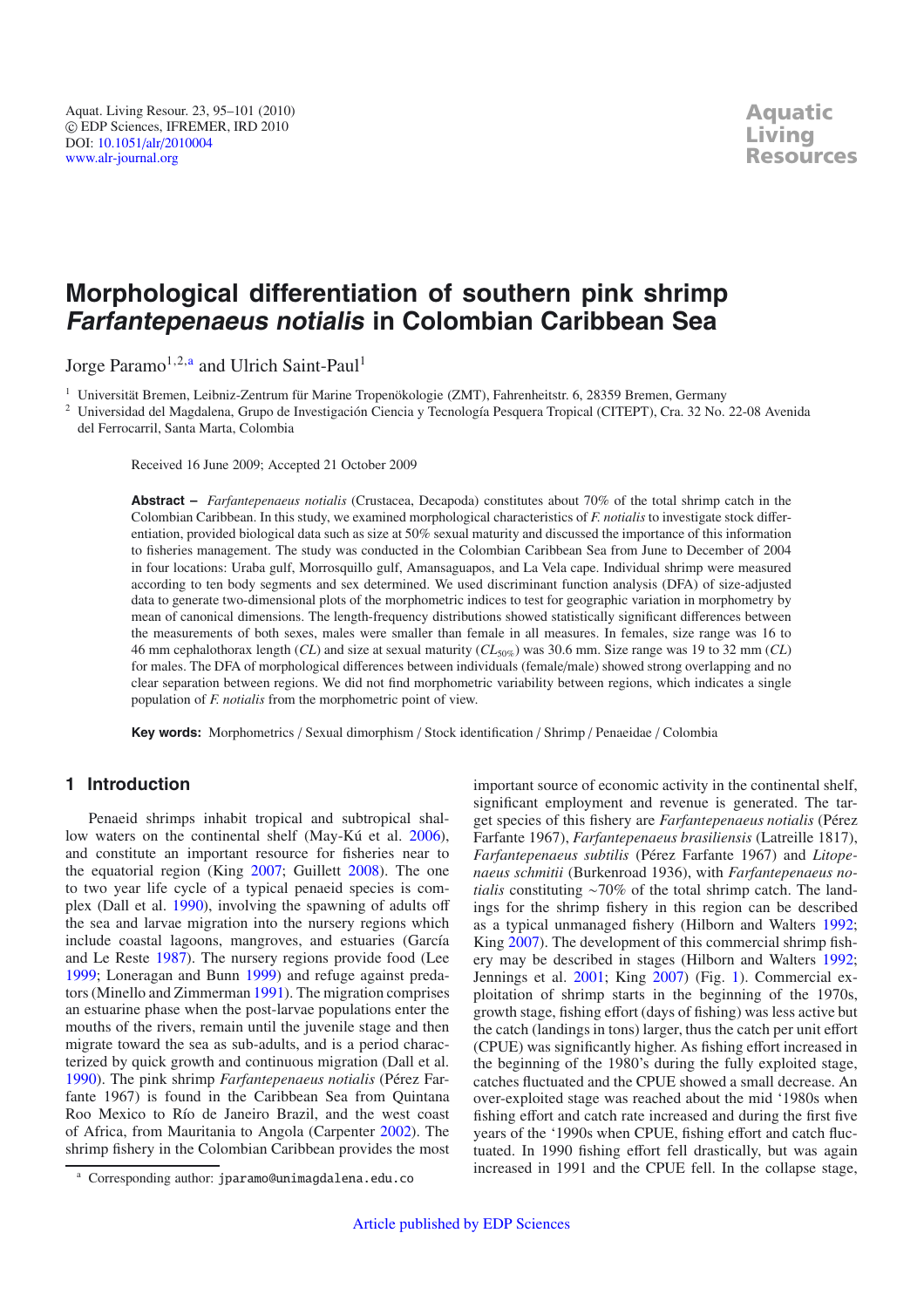<span id="page-1-0"></span>

**Fig. 1.** Development of shrimp fishery in Colombian Caribbean in stages (source: INDERENA, INPA and INCODER Colombian fisheries management institutes).

<span id="page-1-1"></span>

**Fig. 2.** Locations in Colombian Caribbean Sea where pink shrimp (*F. notialis*) samples were obtained: Uraba gulf (U), Morrosquillo gulf (M), Amansaguapos (AG) and La Vela cape (VC).

catch rates fell drastically, but fishing stabilized by the end of 1990s and the CPUE decreased drastically. In the beginning of 2000 the fishing decreased as commercial fishers left the fishery activity, catches rates were significantly lower and the CPUE showed a small increase. Despite the importance of the shrimp fishery in the Colombian Caribbean, there is a lack of necessary information on the population dynamics in this region. For example, in order to design sustainable management strategies (Cadrin et al. [2000](#page-6-11)), fishery managers in Colombia need to know whether they are dealing with single or multiple populations of *F. notialis*. In fact, stock identification is a prerequisite for the correct application of stock assessment and population dynamics models, which assume that the group of individuals has homogeneous vital rates and closed life cycle (Hilborn and Walters [1992;](#page-6-9) Quinn and Deriso [1999](#page-6-12); Jennings et al. [2001;](#page-6-10) Cadrin et al. [2000](#page-6-11); King [2007\)](#page-6-1). In this study, we examine the morphological variability of pink shrimp *F. notialis* with regard to stock differentiation and provide biological data such as size at 50% sexual maturity which is vital to efficient fishery management.

<span id="page-1-2"></span>

**Fig. 3.** Diagram of a pink shrimp showing the body segments measured (Tzeng et al. [2001](#page-6-13)).Total length (TL), body length (BL), rostrum length (RL), first abdominal segment length (FSL), cephalothorax length (CL), diagonal cephalothorax length (DCL), first abdominal segment height (FSH), antennal spine width (ASW), hepatic spine width (HSW) and first abdominal segment width (FSW).

#### **2 Materials and methods**

The morphometric study of pink shrimp (*F. notialis*) was conducted in the Colombian Caribbean Sea (Fig. [2\)](#page-1-1) from June to December of 2004 in four sample locations: Uraba gulf (U), Morrosquillo gulf (M), Amansaguapos (AG) and La Vela cape (VC).

The pink shrimp were measured using ten segments of the body to the nearest 0.1 mm, total wet weight (*W*) to the nearest 0.01 g and sexes were determined (Fig. [3\)](#page-1-2): total length (*TL*), body length (*BL*), rostrum length (*RL*), first abdominal segment length (*FSL*), cephalothorax length (*CL*), diagonal cephalothorax length (*DCL*), first abdominal segment height (*FSH*), antennal spine width (*ASW*), hepatic spine width (*HSW*) and first abdominal segment width (*FSW*) (Tzeng et al. [2001;](#page-6-13) Tzeng and Yeh [2002\)](#page-6-14).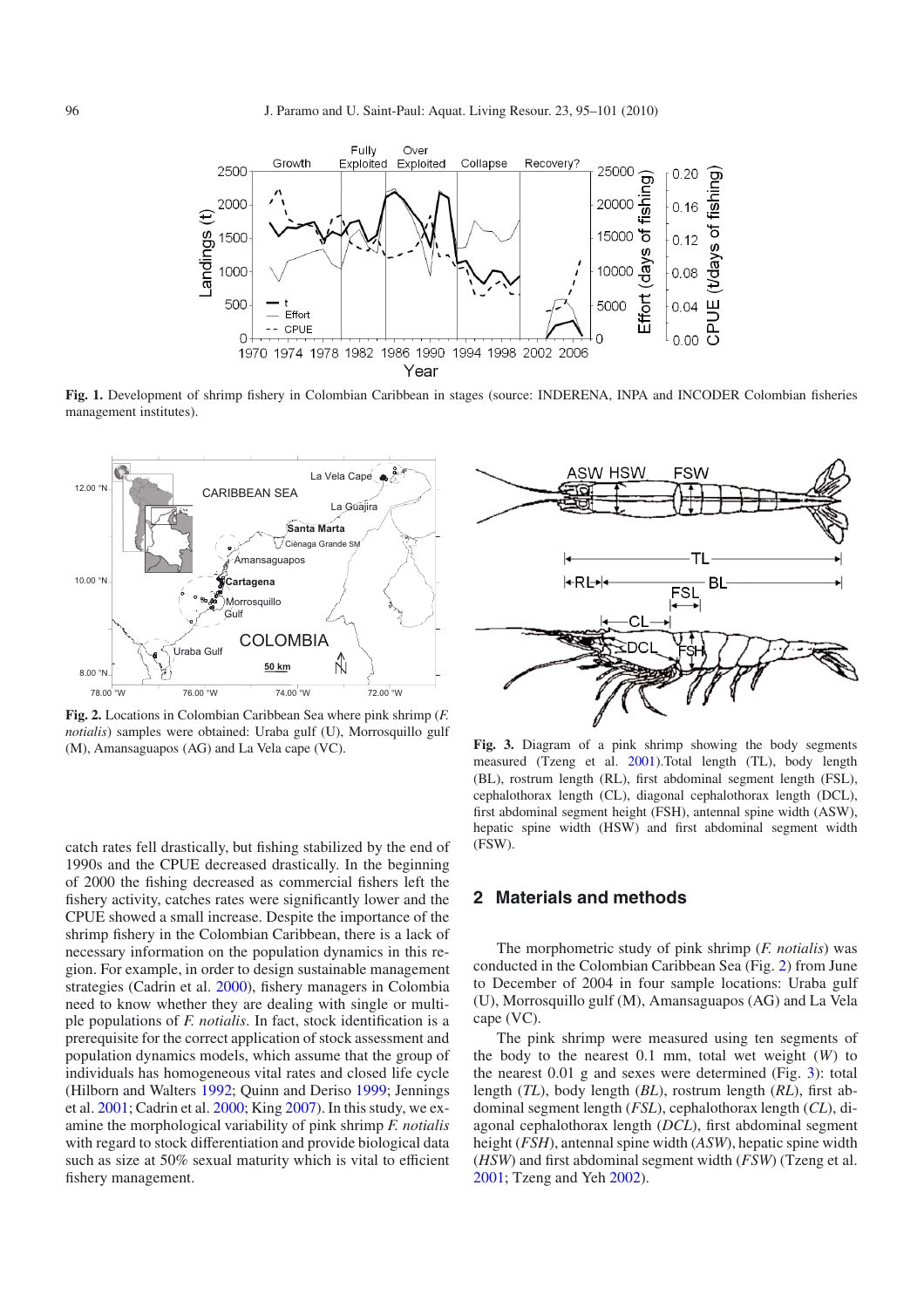Five macroscopic maturity stages were determined visually: I) Immature, translucent ovaries, II) In development, opaque ovaries, III) Almost mature, ovaries yellow orange color, IV) Mature, very enlarged ovaries olive color sometimes brown, and V) Spawned, empty ovaries. For estimation of the maturity at length we considered stages I and II as immature and stages III, IV and V as mature. Size at sexual maturity (*L*50%) was modeled by fitting the logistic function of a mature specimen proportion with 1 mm of size interval of CL. The curve was fitted by applying the maximum likelihood and uncertainty by Monte Carlo resampling (Manly 2006) to obtain the estimated parameters and the confidence intervals (Roa et al. [1999;](#page-6-15) Quiroz et al. [2007](#page-6-16)).

$$
P(L) = \frac{1}{1 + (a + b \times CL)}
$$

·

Where  $P(L)$  is the mature female proportion,  $a$  and  $b$  are the parameters estimated by resampling and *CL* the cephalothorax length. The size at 50% maturity is  $CL_{50\%} = -(a/b)$  (King [2007](#page-6-1)). The ANOVA one-way was used to establish significant differences among sex (female and male) of each measurement, once the normality and homogeneity variance assumption were verified with the log-transformed data. We used the Student's*t*-test for differences between means of *CL* by region for both females and males (Gotelli and Ellison [2004;](#page-6-17) Manly [2004](#page-6-18)). Measurements of the body were standardized using BL, which normalizes the individuals to the overall mean standard length to correct for correlation with body size (Tudela [1999](#page-6-19); Salini et al. [2004](#page-6-20); Pinheiro et al. [2005;](#page-6-21) Kristoffersen and Magoulas [2008\)](#page-6-22). The measurement was adjusted by the following allometric equation  $\hat{Y} = aX^b$ , such that the standardized value of this variable of an individual of size *Xi* is given by,

$$
M_{\rm c} = M_{\rm x} \left[ \frac{\overline{BL}}{BL_{\rm i}} \right]^{\rm b}
$$

where  $\overline{BL}$  is the overall mean body length, *b* is the slope, within areas, on logarithms of  $M_x$  and *BL*. This standardization normalizes the individuals in a sample to a single, arbitrary size, common to all samples, and maintains the individual variation (Tudela [1999\)](#page-6-19). Morphometric characteristics were analyzed using multivariate analysis. Principal components analysis (PCA) of log-transformed data was performed to explore patterns of variation among female and male and stages of maturity in female. PCA was used on the correlation matrix of analyzed parameters. Stepwise linear discriminant function analysis (DFA) of size-adjusted data was used to generate two-dimensional plots of the morphometric indices to test for geographic variation in morphometry by mean of canonical dimensions.

#### **3 Results**

A total of 1094 specimens of *F. notialis* were measured between June and December of 2004: 44 individuals from Uraba gulf (28 female, 16 male), Morrosquillo gulf 385 individuals (159 female, 226 male), Amansaguapos 160

<span id="page-2-0"></span>**Table 1.** Student's t-test for differences between means of cephalothorax length (CL) by region according to sex for *F. notialis.* \*  $p \leq$  $0.001$ ; \*\* $0.01 < p \le 0.05$ . U: Uraba gulf, M: Morrosquillo gulf, AG: Amansaguapos, VC: La Vela cape.

| Group      | CL Female | CL Male |
|------------|-----------|---------|
| $U-Mo$     | 0.384     | 0.106   |
| $U - AG$   | $0.024**$ | ∩*      |
| $U$ - $VC$ | $0.039**$ | $0*$    |
| $M - AG$   | $0.038**$ | $0*$    |
| $M$ - $VC$ | $0.006**$ | $0*$    |
| $AG-VC$    | 0.673     | $0*$    |

individuals (97 female, 63 male) and La Vela cape 505 individuals (283 female, 222 male). The length-frequency distributions for each morphometric measurement are illustrated separately for each sex (Fig. [4\)](#page-3-0). Statistically significant differences (ANOVA test) between the measurements of both sexes were found (Fig. [4\)](#page-3-0), revealing sexual dimorphism ( $p = 0$ ) in all morphometric characters, the males were smaller than females in all measurements.

The CL showed an increase in size with a decrease of latitude (Fig. [5\)](#page-4-0), the larger individuals were found mainly in the south of the study area (Uraba gulf, Morrosquillo gulf and Amansaguapos) and otherwise smaller individuals were located more towards the north of the Colombian Caribbean (La Vela cape in La Guajira region). The CL of females differs significantly among Uraba gulf, Amansaguapos and La Vela cape regions, Morrosquillo gulf with Amansaguapos and La Vela Cape, but does not differ significantly for Uraba gulf with Morrosquillo gulf and Amansaguapos with La Vela Cape (Table [1\)](#page-2-0). For males, just does not differ significantly among Uraba gulf and Morrosquillo gulf regions.

A total of 570 females were analyzed to determine different maturity stages, where 43%, correspond to immature shrimps. The size at sexual maturity (*CL* 50%) in females (Fig. [6\)](#page-4-1) was 30.6 mm *CL* (95% confidence interval, *CI*, 29.5 to 32.6 mm), the parameters  $a = 11.56$  (*CI*, 8.82 to 12.75) and  $b = -0.38$  $(CI, -0.43$  to  $-0.27$ ).

Principal components analysis (PCA) on the morphometric indices of *F. notialis* for female and male indicate that the first two components explain 94.3% of total variance and shows strong sexual dimorphism, which suggest to make the analysis separated by sex (Fig. [7](#page-4-2) left). PCA for *F. notialis* females illustrates variability in stages of maturity and depicts differences in levels of maturity by morphometric measurements (Fig. [7](#page-4-2) right). We extracted the first two components which explained 77.9% of total variance. The plot shows that all maturity groups are similar, which means that there is no difference between maturity stages. This analysis demonstrates that maturity stages of females did not confound the morphometric differentiation in *F. notialis*.

The DFA of morphological differences between the male and female individuals shows a strong overlapping and no clear separation between the regions (Fig.  $8$ ): Uraba gulf (U), Morrosquillo gulf (M), Amansaguapos (AG) and la Vela cape (VC). The first two canonical functions carry the analysis through the 97.0% and 94.5% for female and male, respectively (Table [2\)](#page-5-0). The Wilk's lambda for female indicate that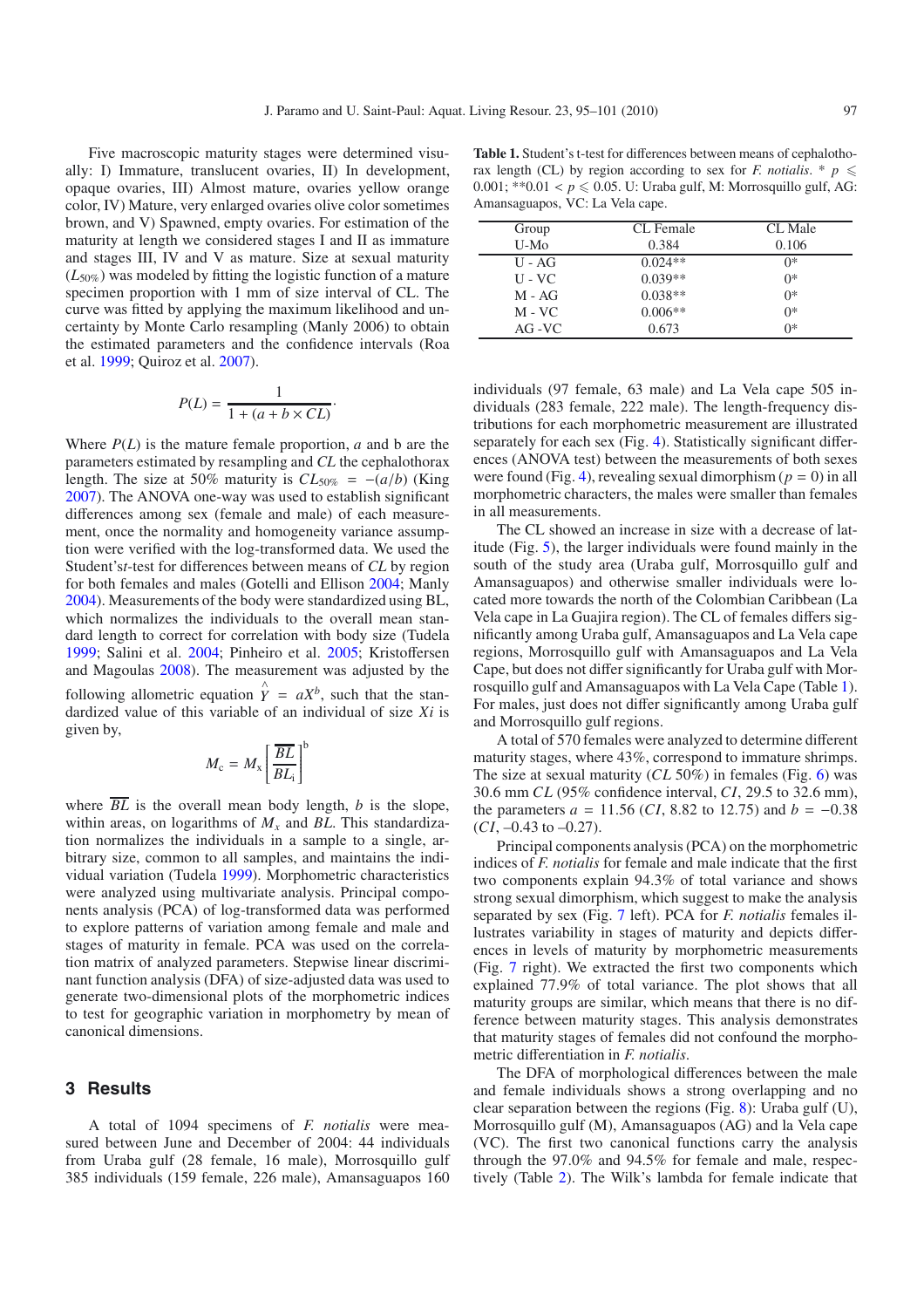

<span id="page-3-0"></span>**Fig. 4.** Histogram of the morphometric body parts measured (mm) by sex for *F. notialis*. One way ANOVA test (*F* value and *p* = 0) for differences between the two sexes for each measurement (see Fig. [3\)](#page-1-2).

variable ASW contributes most to discriminate between different stocks, followed by FSL and CL (Table [3\)](#page-5-1). The Wilk's lambda for male show that TL is the variable that allows to discriminate between different stock, followed by BL and ASW (Table [3\)](#page-5-1). The means of canonical variables in female and male (Table [4\)](#page-5-2) shows that the first two discriminant functions not discriminates between regions, because the canonical mean are not different between the other groups.

## **4 Discussion**

Knowledge of stock structures of a species is very important for effective and successful management of a fishery as

well as to be able to implement rebuilding programs in collapsed fisheries (Begg et al. [1999;](#page-6-23) King [2007](#page-6-1)). A stock is considered to be a group of individuals with unique phenotypic attributes, but sexual dimorphism, timing of sampling, allometric growth, and the state of maturity may confound the morphological relationships (Tzeng et al. [2001\)](#page-6-13). The samples analyzed in this study showed different stages of maturity for females. However, in this case the maturity does not seem to have affected the patterns of similarity between the samples in the PCA analysis. The analysis demonstrates that the morphometric indices are not affected by the particular stage of maturity of the female. Regional environmental factors (i.e. upwelling) tend to influence the phenotypic characteristics (Swain and Foote [1999;](#page-6-24) Begg and Waldman [1999;](#page-5-3) Kristoffersen and Magoulas [2008\)](#page-6-22). Different regions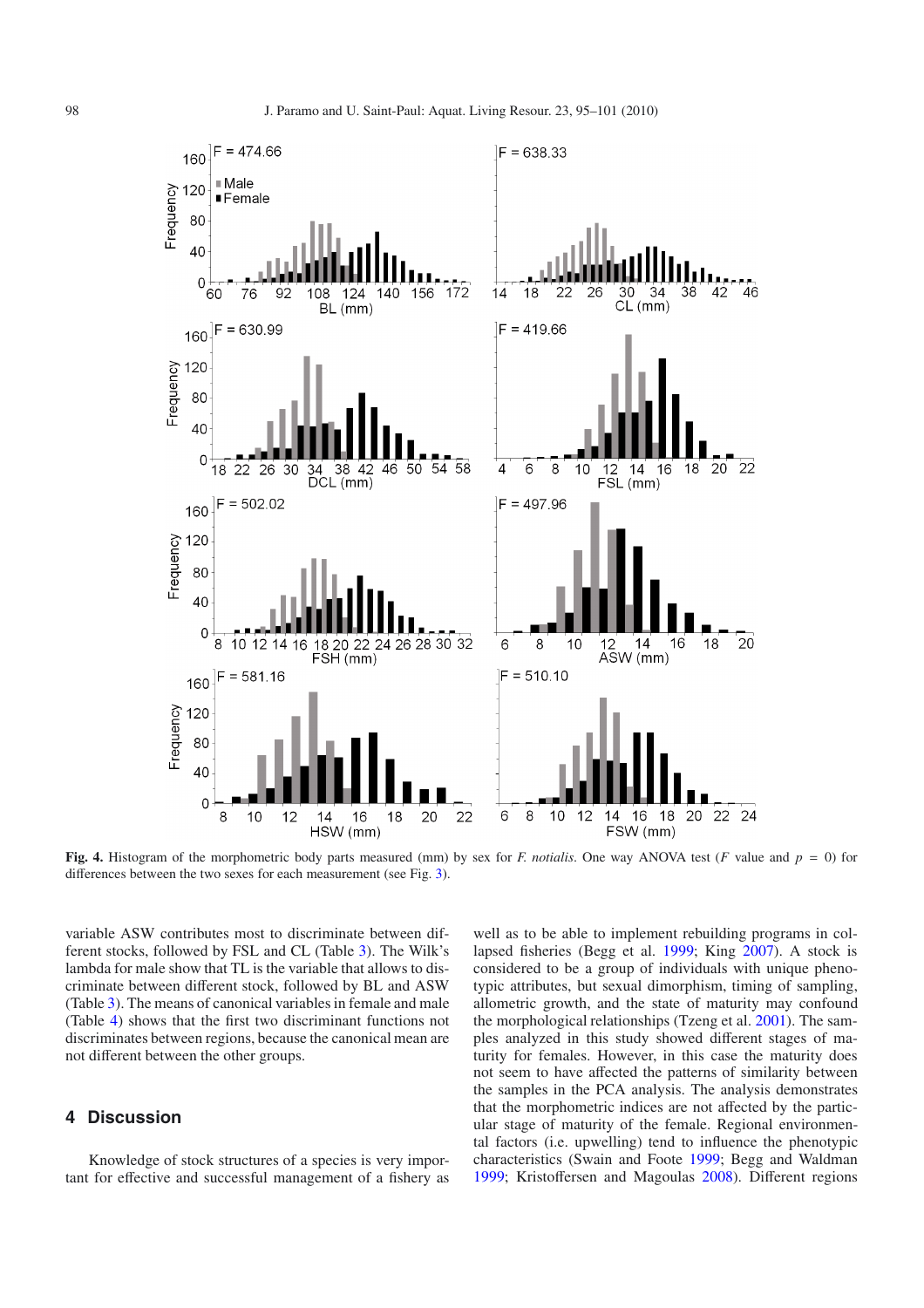<span id="page-4-0"></span>

**Fig. 5.** Box plot of the cephalothorax length (CL) discriminated by regions for female and male of *F. notialis*. Uraba gulf (U, *n* = 44 specimens), Morrosquillo gulf (M, *n* = 385), Amansaguapos (AG, *n* = 160), La Vela cape (VC, *n* = 505).

<span id="page-4-1"></span>

**Fig. 6.** Size at 50% sexual maturity for females of *F. notialis*, cephalothorax length  $(CL) = 30.6$  mm; i.e. total length  $(TL) =$ 136.7 mm; abdomen length (tail length) =  $88.2$  mm.

<span id="page-4-2"></span>

<span id="page-4-3"></span>**Fig. 7.** Factor loadings plot of PCA on the morphometric indices of *F. notialis*, grouped for patterns of variation according to female and male (left) and stages of maturity for females (right).



**Fig. 8.** Canonical discriminant functions 1 and 2 on the morphometric indices of *F. notialis*, grouped according to localities for female and male. Uraba gulf (U), Morrosquillo gulf (M), Amansaguapos (AG) and La Vela cape (VC).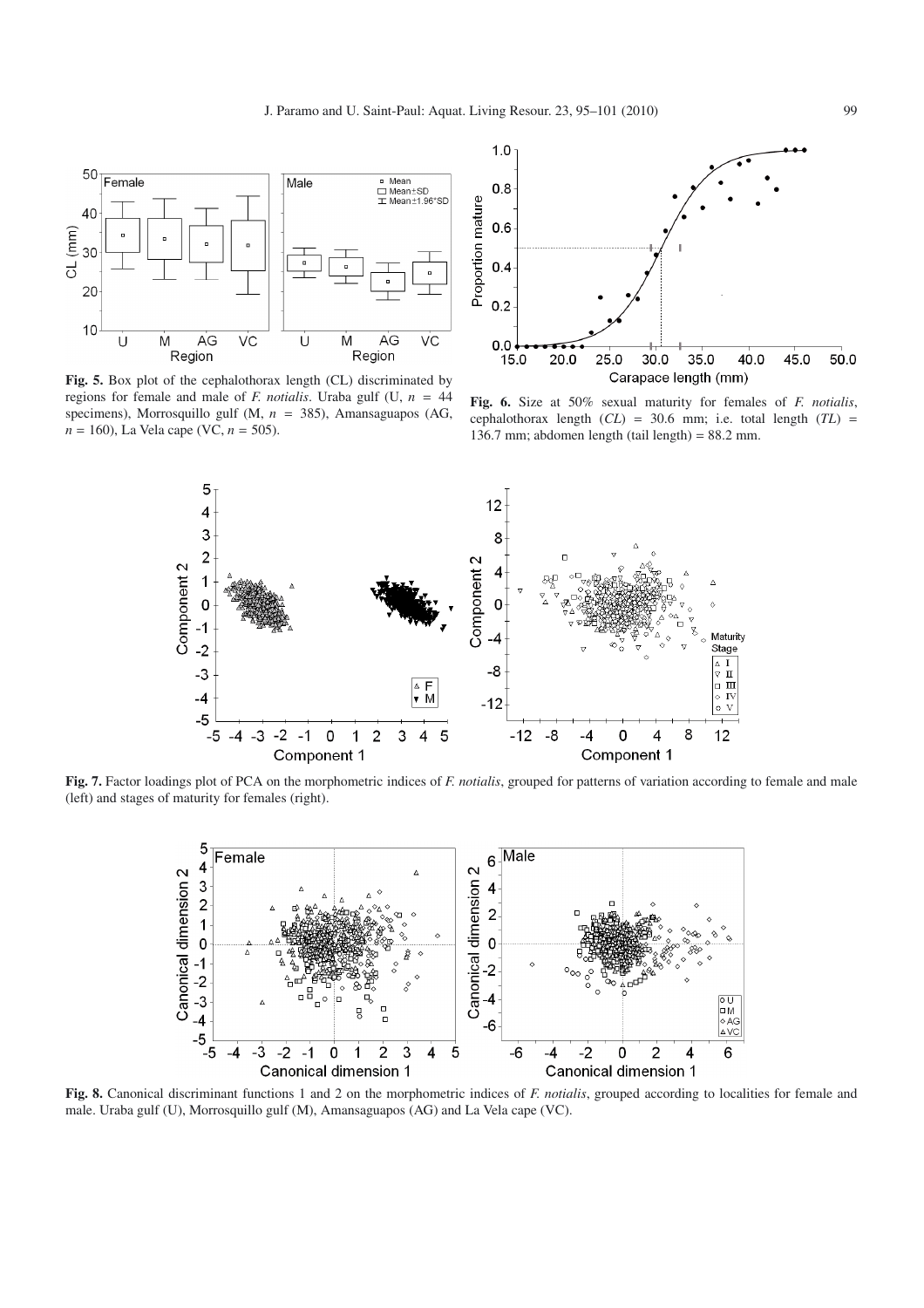|        |          |              | Cumulative | Canonical   | Wilk's | Chi     |        |  |
|--------|----------|--------------|------------|-------------|--------|---------|--------|--|
| Sex    | Function | Eingen value | percent    | correlation | lambda | squared |        |  |
| Female |          | 0.406        | 73.806     | 0.537       | 0.621  | 266.989 | $\sim$ |  |
|        |          | 0.127        | 97.000     | 0.336       | 0.872  | 76.360  | 10     |  |
| Male   |          | .211         | 84.718     | 0.740       | 0.368  | 520.028 | 24     |  |
|        |          | 0.140        | 94.503     | 0.350       | 0.813  | 107.415 |        |  |

<span id="page-5-1"></span><span id="page-5-0"></span>**Table 2.** Summary of the first two canonical discriminant functions of the morphometric indices for female and male.

**Table 3.** Summary of the stepwise discriminant function analysis for morphometric characters in female and male (see body segments on Fig. [3\)](#page-1-2).

<span id="page-5-2"></span>

|          | Female           |               |                 | Male     |                  |               |            |
|----------|------------------|---------------|-----------------|----------|------------------|---------------|------------|
| Step no. | Variable entered | Wilk's lambda | <i>p</i> -level | Step no. | Variable entered | Wilk's lambda | $p$ -level |
|          | ASW              | 0.706         |                 |          | <b>FSL</b>       | 0.407         |            |
|          | <b>FSL</b>       | 0.687         |                 |          | <b>FSW</b>       | 0.380         | 0.001      |
|          | <b>FSH</b>       | 0.642         |                 |          | <b>ASW</b>       | 0.412         |            |
|          | <b>HSW</b>       | 0.628         | 0.099           |          | <b>HSW</b>       | 0.390         |            |
|          | <b>FSW</b>       | 0.634         | 0.007           |          | <b>DCL</b>       | 0.380         | 0.001      |
|          | DCL              | 0.629         | 0.050           |          | <b>FSH</b>       | 0.385         |            |
|          |                  | 0.645         |                 |          | TL               | 0.583         |            |
|          |                  |               |                 |          | BL               | 0.581         |            |

|  |  | <b>Table 4.</b> Means of canonical variables for female and male. U: Uraba |  |  |  |
|--|--|----------------------------------------------------------------------------|--|--|--|
|  |  | Gulf, M: Morrosquillo Gulf, AG: Amansaguapos, VC: La Vela Cape.            |  |  |  |

|       |          | Female    | Male      |          |  |
|-------|----------|-----------|-----------|----------|--|
| Group |          | Dimension | Dimension |          |  |
|       |          |           |           |          |  |
|       | 0.313    | $-1.052$  | $-1.349$  | $-0.149$ |  |
| М     | $-0.199$ | $-0.360$  | $-0.667$  | 0.267    |  |
| AG    | 1.354    | 0.184     | 2.827     | 0.197    |  |
| VC    | $-0.383$ | 0.243     | 0.026     | 0.317    |  |

show different sizes, the northern shrimps of *F. notialis* are smaller than from the south, and this characteristic is possibly influenced by the increase of temperature southward of the study area. This occurrence of a North-South gradient of sizes could be a strong indication that there may be a single stock, the smaller shrimps coming from the north. However, the Colombian Caribbean Sea has several mangroves areas, which could be serve as nursery habitats for *F. notialis* (i.e. Ciénaga Grande de Santa Marta, Morrosquillo gulf, and Uraba gulf). At this point it is not possible to distinguish between these two alternatives and is necessary further research about currents, larval dispersion and spawning areas for *F. notialis*. Thus, the morphometric similarity of individuals of *F. notialis* along the Colombian Caribbean Sea seems to indicate that environmental conditions did not induce different morphologies in individuals of different localities. Morphometric data of *F. notialis* showed a great homogeneity between different geographical regions, indicating the existence of a single population along the Colombian Caribbean Sea from the morphometric point of view. With this work we provide the first complete view, to this date, of the pink shrimp *F. notialis* stock structure and fishery dynamics, based on morphometric, historic landings and biologic data in the Colombian Caribbean Sea. The identification and knowledge of shrimp stock must be based on more than a single methodology and

should comprise other stock identification approaches such as life-history (rate growth, recruitment, etc.) and genetic analysis (Begg and Waldman [1999](#page-5-3); Cadrin [2000](#page-6-25); Robainas-Barcia et al. [2002](#page-6-26); Robainas-Barcia et al. 2008). The shrimp fishery in the Colombian Caribbean is a typical case in which high exploitation, combined with non-existent fisheries management, have resulted in the significant depletion of shrimp stock. It has been seriously negatively impacted by overfishing, where spawning stock could have been reduced to a level in which the number of recruits produced is insufficient to maintain the population. Additionally, due to the possible low levels of spawning stock, reproduction and survival is reduced (Allee effect) by the inability to find mates, to resist predators or to withstand environmental fluctuations (King [2007](#page-6-1)). However, because the short life cycle, the shrimp fishery when is an overfishing stage, can be quickly recovered (Guillet [2008](#page-6-2)). Finally, to aid in the recovery of this shrimp fishery, the task to be carried out in the near future is a direct stock assessment and fishing management should be directed towards maintain fishing effort until spawning populations show signs of full recovery.

*Acknowledgements.* This work is a contribution of the Leibniz-Zentrum für Marine Tropenökologie (ZMT), Germany and Research group Ciencia y Tecnología Pesquera Tropical (CITEPT) Universidad del Magdalena (Colombia). Writing of the manuscript was supported by the ALECOL-DAAD Ph.D. Scholarship, Universität Bremen, Germany. The work was sponsored by the Instituto Colombiano de Desarrollo Rural (INCODER) through Subgerencia de Pesca y Acuicultura and COLCIENCIAS grant number 117-452-21288. We thank Steven Cadrin and an anonymous referee for helpful and insightful comments on the manuscript.

#### **References**

<span id="page-5-3"></span>Begg G.A., Waldman J.R., 1999, A holistic approach to fish stock identification. Fish. Res. 43, 35–44.